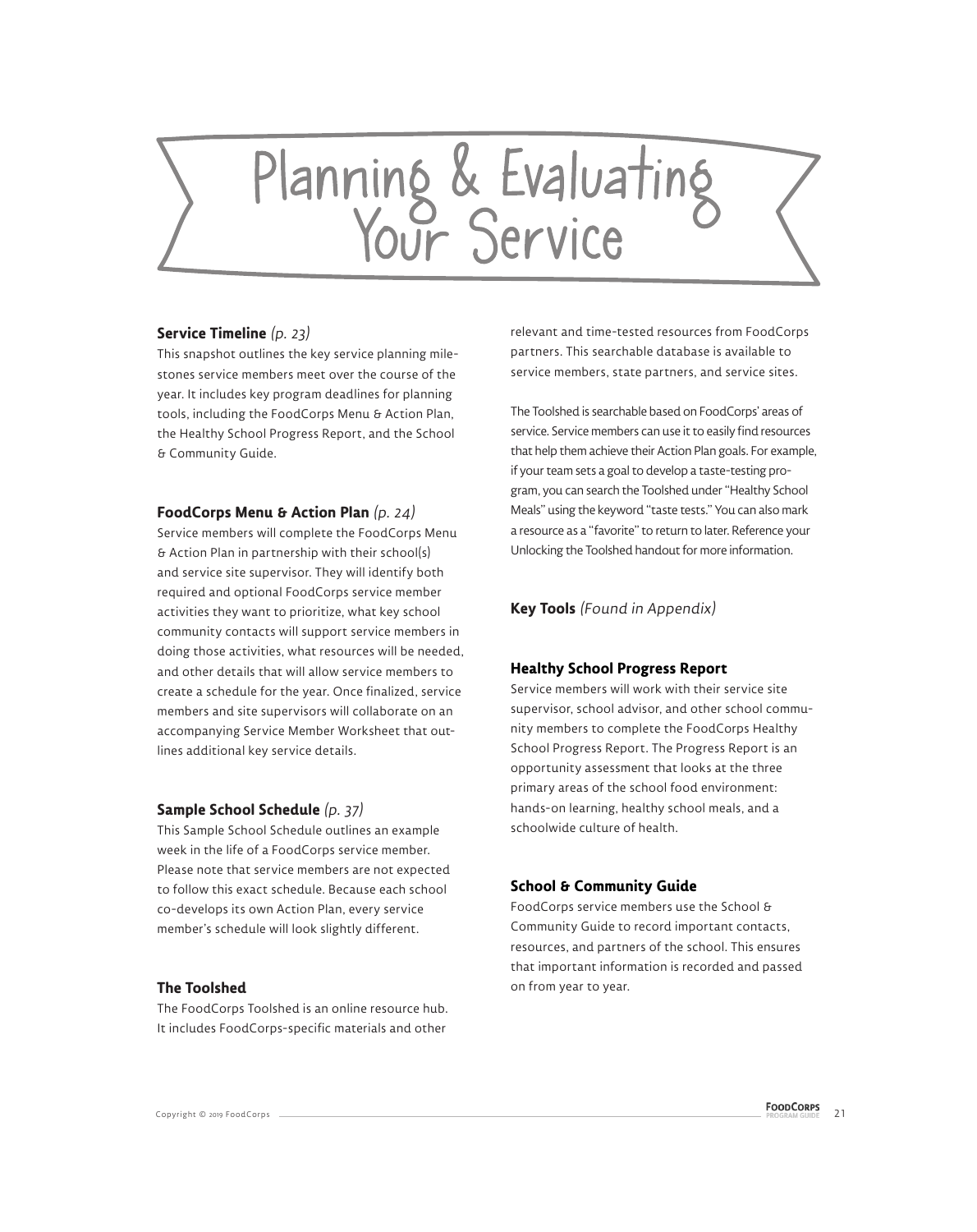### **Observation & Coaching Tool**

The FoodCorps Observation & Coaching Tool is intended to support service members in delivering high-quality hands-on learning experiences to students by providing a clear, consistent definition of the basic components of effective lesson planning and teaching. You should not use the tool to grade or assess; instead, use it to capture and describe what worked well and to guide conversations about what could be improved about how a specific lesson was planned.

## **Know Your State & District Policies Worksheet**

The choices schools can make about their food environment are often governed by policies at many levels: federal, state, district, and school. These policies can directly influence students' experiences of and decisions about food in school. These policies may make it easier—or harder—for your school community to make certain changes, so it is important to understand what policies are in place and how you might be able to influence them. This optional worksheet outlines some of the policies that are helpful to know about at the start of your service term. If you are at a continuing FoodCorps partner school, you can find answers to these questions completed in last spring's Progress Report. If you are at a new school, you can find support at your school to answer these questions, starting with your school administration.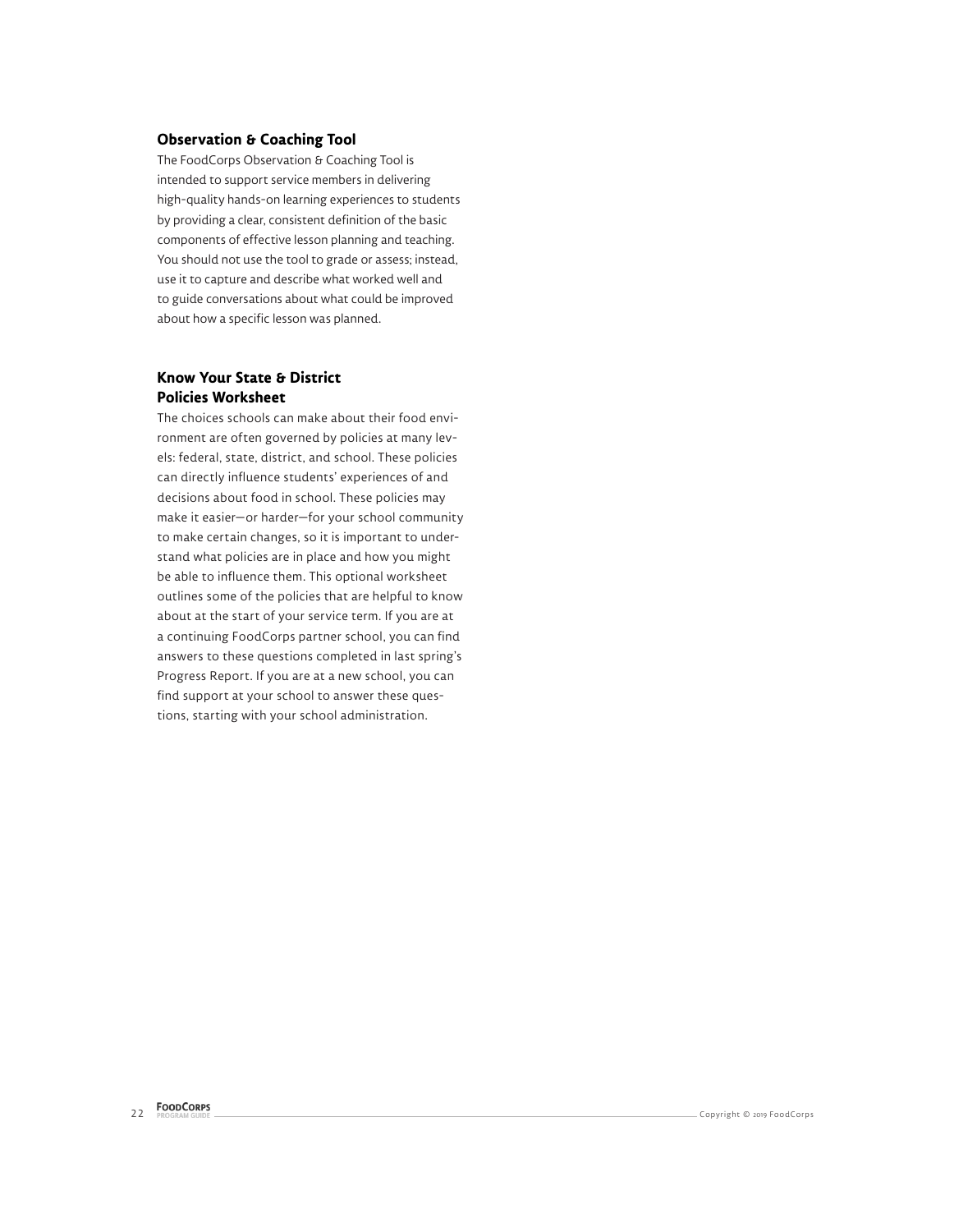# **2019–20 SERVICE TIMELINE**

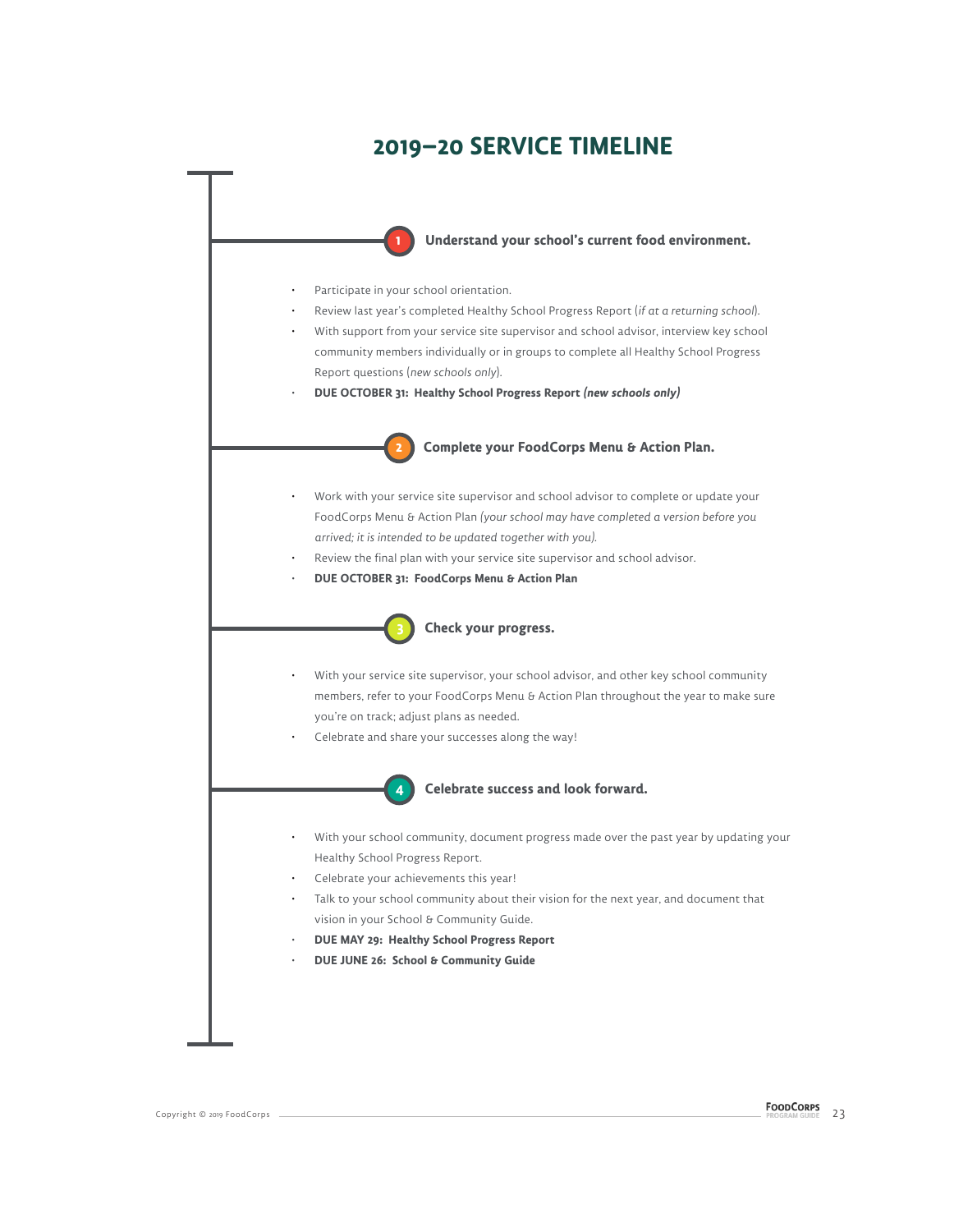|                                                                                                     |                                                                                                                                                                                                                                                                                                                                                                              |                                     | 25                                        | $26 - 33$                                                                            | $34 - 36$                                                                            |                                                                           |                                                                                       |                                                                                      |                                                                          |                                                                             |                                                                                |                                                                                 |
|-----------------------------------------------------------------------------------------------------|------------------------------------------------------------------------------------------------------------------------------------------------------------------------------------------------------------------------------------------------------------------------------------------------------------------------------------------------------------------------------|-------------------------------------|-------------------------------------------|--------------------------------------------------------------------------------------|--------------------------------------------------------------------------------------|---------------------------------------------------------------------------|---------------------------------------------------------------------------------------|--------------------------------------------------------------------------------------|--------------------------------------------------------------------------|-----------------------------------------------------------------------------|--------------------------------------------------------------------------------|---------------------------------------------------------------------------------|
|                                                                                                     |                                                                                                                                                                                                                                                                                                                                                                              | <b>Table of Contents</b><br><b></b> | <b>School Menu</b>                        | <b>Action Plan</b>                                                                   | Service Member Worksheet                                                             |                                                                           |                                                                                       |                                                                                      |                                                                          |                                                                             |                                                                                |                                                                                 |
| Service Member Name:<br><b>School Advisor Name:</b><br>Site Supervisor Name:<br><b>School Name:</b> | living document to be revisited and edited to support planning, collaboration, and reflection<br>The FoodCorps Menu & Action Plan is a tool to support collaboration between the service member, site supervisor, and school staff<br>in planning for an impactful year of service. It includes three components: 1) the School Menu, 2) the Action Plan, and 3) the Service | <b>Deadlines</b><br>ر<br>پ          | e supervisor and school advisor and       | staff to identify priorities for service<br>with opportunities identified on the     | This should be filled out by the site<br>service member arrives.                     |                                                                           | and final online submission due October 31, 2019. The <b>Action Plan</b> supports the | et focuses on the service member's<br>contacts, resources, and sources               |                                                                          |                                                                             |                                                                                | Google Docs and the final draft will be submitted online via an invitation from |
| ,,,,,,,,,,,,,,,,,<br>an<br><b>FoodCoRPS</b><br>lclion )<br>$\frac{1}{2}$                            | Member Worksheet. Please treat this as a<br>Overview<br>throughout the year.                                                                                                                                                                                                                                                                                                 | Instructions                        | School Menu (p. 25), completed by the sit | within their community, and should align<br>due August 1, 2019. The Menu asks school | school's Healthy School Progress Report.<br>supervisor and school advisor before the | Action Plan and Service Member Worksheet, rough draft due October 1, 2019 | service member, site supervisor, and school advisor to document the details           | of day to day service, and to identify key<br>of support. The Service Member Workshe | schedule and professional development plan. The service member will work | with the site supervisor and school advisor to complete all required fields | (highlighted in green) in both sections. The rough draft will be completed via | FoodCorps National staff.                                                       |
| <b>FOODCORPS</b><br>PROGRAM GUIDE<br>24                                                             |                                                                                                                                                                                                                                                                                                                                                                              |                                     |                                           |                                                                                      |                                                                                      |                                                                           |                                                                                       |                                                                                      | Copyright © 2019 FoodCorps                                               |                                                                             |                                                                                |                                                                                 |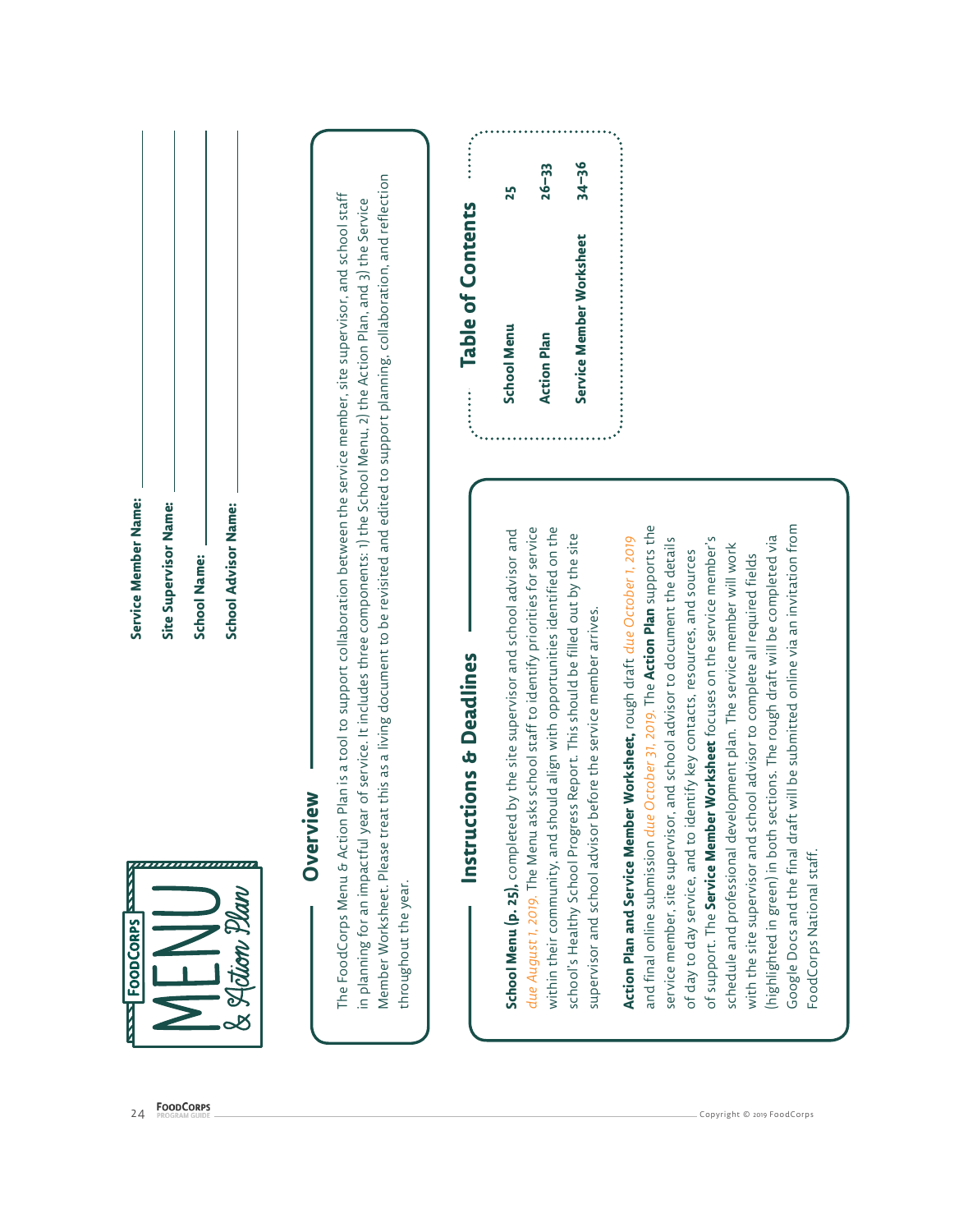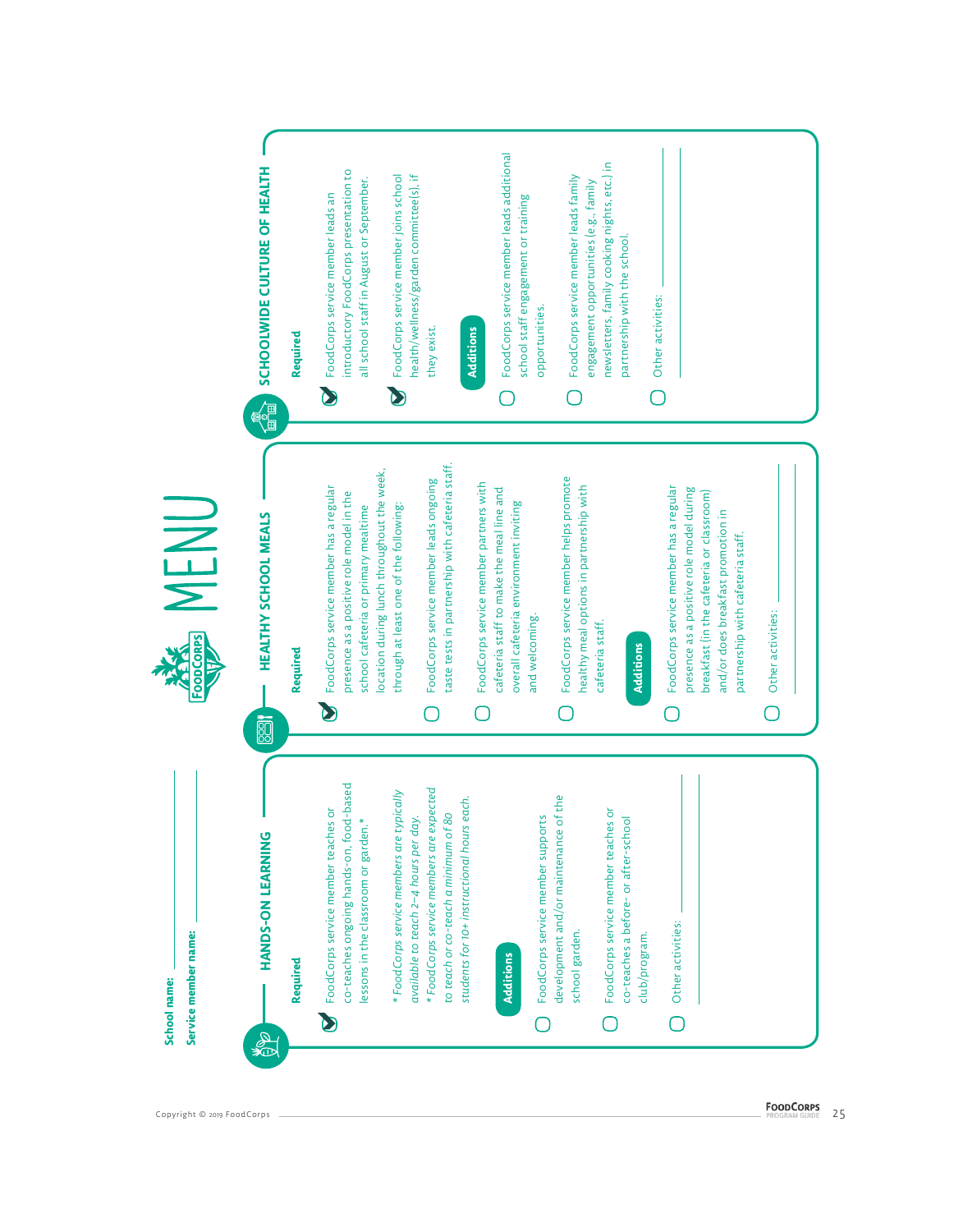| FoodCorps service member teaches<br>$\mathbf C$       | or co-teaches ongoing hands-on, food-based lessons in the classroom or garden.*                                                                                          |                                                   |
|-------------------------------------------------------|--------------------------------------------------------------------------------------------------------------------------------------------------------------------------|---------------------------------------------------|
| * FoodCorps service members are typ                   | * FoodCorps service members are expected to teach or co-teach a minimum of 80 students for 10+ instructional hours each.<br>ically available to teach 2-4 hours per day. |                                                   |
| Class/teacher:                                        | Class/teacher:                                                                                                                                                           | Class/teacher:                                    |
| Frequency: Weekly   Every other week   Monthly        | Frequency: Weekly   Every other week   Monthly                                                                                                                           | Frequency: Weekly   Every other week   Monthly    |
| Ë<br>Wed. Thurs.<br>Tues.<br>Day(s): Mon.<br>Time(s): | Wed. Thurs. Fri.<br>Day(s): Mon. Tues.<br>Time(s):                                                                                                                       | Έİ.<br>Day(s): Mon. Tues. Wed. Thurs.<br>Time(s): |
| Key resources needed:                                 | Key resources needed:                                                                                                                                                    | Key resources needed:                             |
|                                                       |                                                                                                                                                                          |                                                   |
| Other details:                                        | <b>Other details:</b>                                                                                                                                                    | Other details:                                    |
| Class/teacher:                                        | Class/teacher:                                                                                                                                                           | Class/teacher:                                    |
| Frequency: Weekly   Every other week   Monthly        | Frequency: Weekly   Every other week   Monthly                                                                                                                           | Frequency: Weekly   Every other week   Monthly    |
| Ë<br>Wed. Thurs.<br>Tues.<br>Day(s): Mon.<br>Time(s): | Wed. Thurs. Fri.<br>Day(s): Mon. Tues.<br>Time(s):                                                                                                                       | Day(s): Mon. Tues. Wed. Thurs. Fri.<br>Time(s):   |
| Key resources needed:                                 | Key resources needed:                                                                                                                                                    | Key resources needed:                             |
| Other details:                                        | <b>Other details:</b>                                                                                                                                                    | Other details:                                    |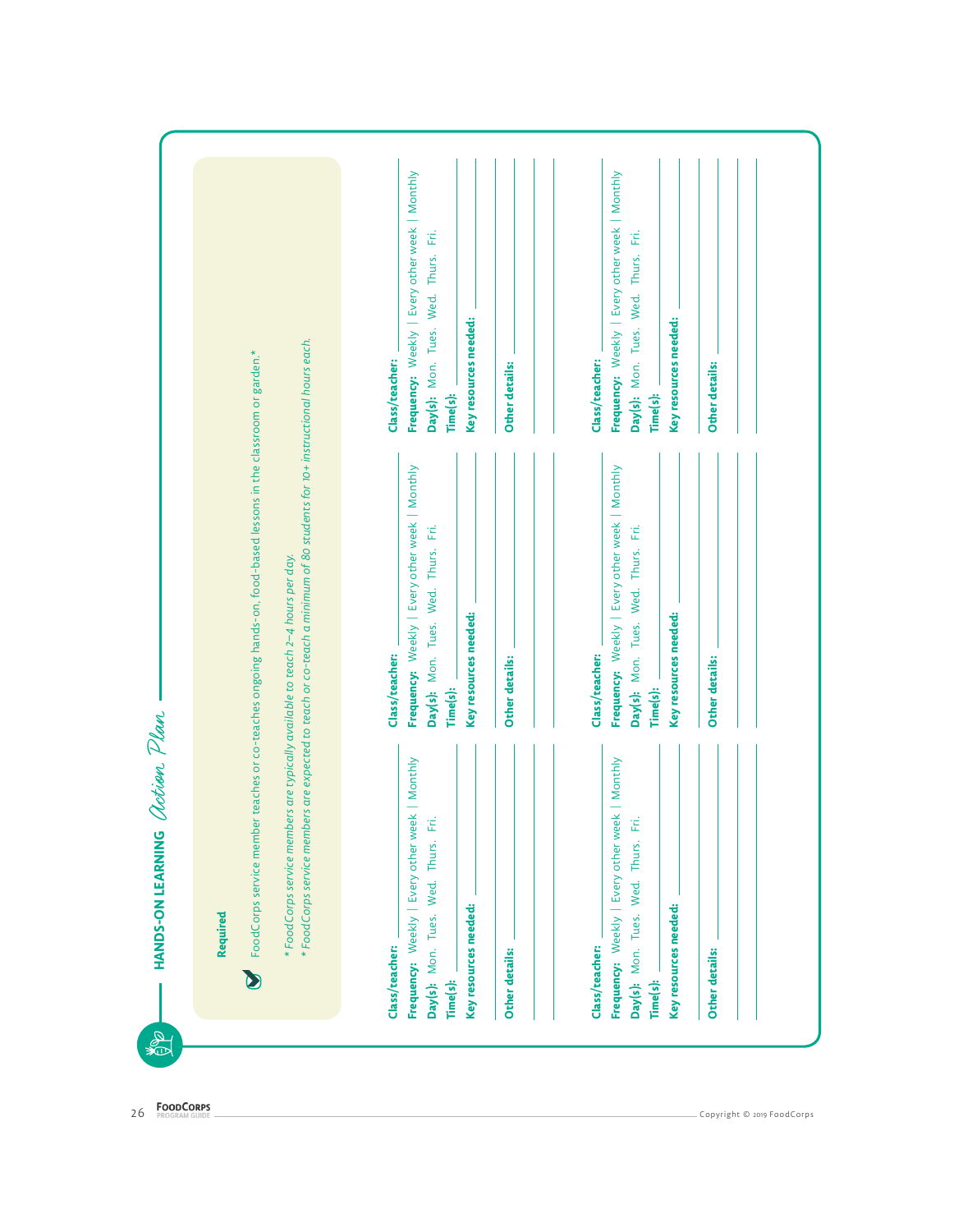| Class/teacher:                                                                                                     | Class/teacher:                                                                                          | Class/teacher:                                                                                          |
|--------------------------------------------------------------------------------------------------------------------|---------------------------------------------------------------------------------------------------------|---------------------------------------------------------------------------------------------------------|
| Frequency: Weekly   Every other week   Monthly<br>Ë<br>Thurs.<br>Wed.<br>Tues.<br>Mon.<br>Day(s):<br>Time(s):      | Frequency: Weekly   Every other week   Monthly<br>Ë<br>Tues. Wed. Thurs.<br>Mon.<br>Time(s):<br>Day(s): | Frequency: Weekly   Every other week   Monthly<br>Ë<br>Thurs.<br>Wed.<br>Day(s): Mon. Tues.<br>Time(s): |
| Key resources needed:                                                                                              | Key resources needed:                                                                                   | Key resources needed:                                                                                   |
| <b>Other details:</b>                                                                                              | Other details:                                                                                          | Other details:                                                                                          |
| Class/teacher:                                                                                                     | Class/teacher:                                                                                          | Class/teacher:                                                                                          |
| Monthly<br>Every other week<br>Ë<br>Thurs.<br>Wed.<br>Tues.<br>Weekly<br>Mon.<br>Frequency:<br>Day(s):<br>Time(s): | Frequency: Weekly   Every other week   Monthly<br>Day(s): Mon. Tues. Wed. Thurs. Fri.<br>Time(s):       | Frequency: Weekly   Every other week   Monthly<br>Day(s): Mon. Tues. Wed. Thurs. Fri.<br>Time(s):       |
| Key resources needed:                                                                                              | Key resources needed:                                                                                   | Key resources needed:                                                                                   |
| Other details:                                                                                                     | Other details:                                                                                          | Other details:                                                                                          |
| Class/teacher:                                                                                                     | Class/teacher:                                                                                          | Class/teacher:                                                                                          |
| Frequency: Weekly   Every other week   Monthly<br>Ë<br>Thurs.<br>Wed.<br>Tues.<br>Day(s): Mon.<br>Time(s):         | Frequency: Weekly   Every other week   Monthly<br>Ë<br>Day(s): Mon. Tues. Wed. Thurs.<br>Time(s):       | Frequency: Weekly   Every other week   Monthly<br>ΈÉ.<br>Day(s): Mon. Tues. Wed. Thurs.<br>Time(s):     |
| Key resources needed:                                                                                              | Key resources needed:                                                                                   | Key resources needed:                                                                                   |
| Other details:                                                                                                     | <b>Other details:</b>                                                                                   | <b>Other details:</b>                                                                                   |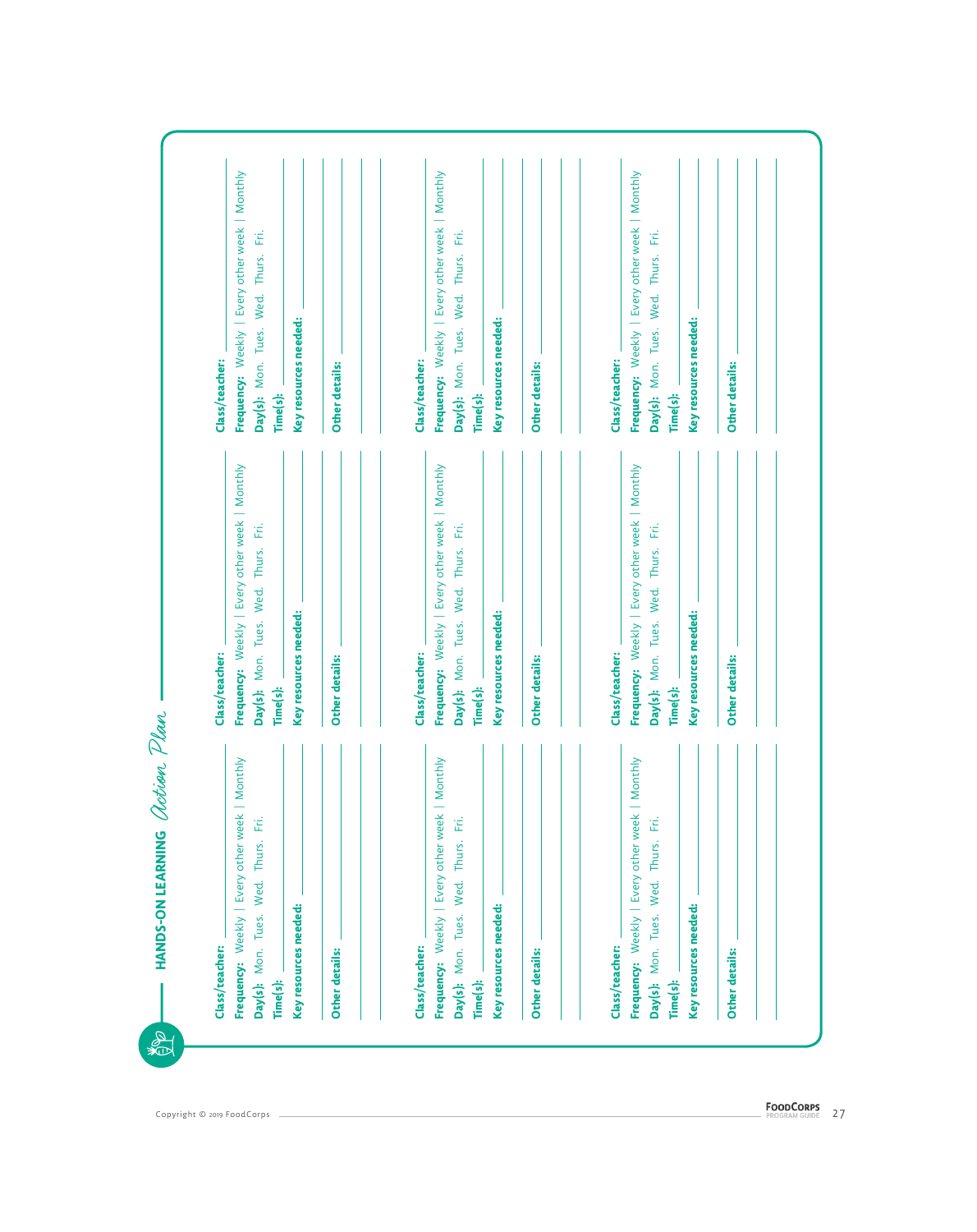| FoodCorps service member supports development and/or maintenance of the school garden. | Time(s):                                                                                               | FoodCorps service member teaches or co-teaches a before- or after-school club/program. | Time(s):                                                                                                     |                   |                                                                                           |
|----------------------------------------------------------------------------------------|--------------------------------------------------------------------------------------------------------|----------------------------------------------------------------------------------------|--------------------------------------------------------------------------------------------------------------|-------------------|-------------------------------------------------------------------------------------------|
|                                                                                        |                                                                                                        |                                                                                        |                                                                                                              |                   |                                                                                           |
|                                                                                        | Thurs. Fri.                                                                                            |                                                                                        | Ë<br>Thurs.                                                                                                  |                   |                                                                                           |
|                                                                                        |                                                                                                        |                                                                                        | Wed.                                                                                                         |                   |                                                                                           |
|                                                                                        |                                                                                                        |                                                                                        | Tues.                                                                                                        |                   |                                                                                           |
|                                                                                        |                                                                                                        |                                                                                        |                                                                                                              | Other activities: |                                                                                           |
| <b>Addition</b>                                                                        | Day(s) of the week: Mon. Tues. Wed.<br>Key resources needed:<br>Key school contacts:<br>Other details: | <b>Addition</b>                                                                        | Day(s) of the week: Mon.<br>Key resources needed:<br>Key school contacts:<br>Club/Program:<br>Other details: | <b>Addition</b>   | Key resources needed:<br>Frequency of activity:<br>Key school contacts:<br>Other details: |
| $\overline{\bigcirc}$                                                                  |                                                                                                        | ∩                                                                                      |                                                                                                              | ┐                 |                                                                                           |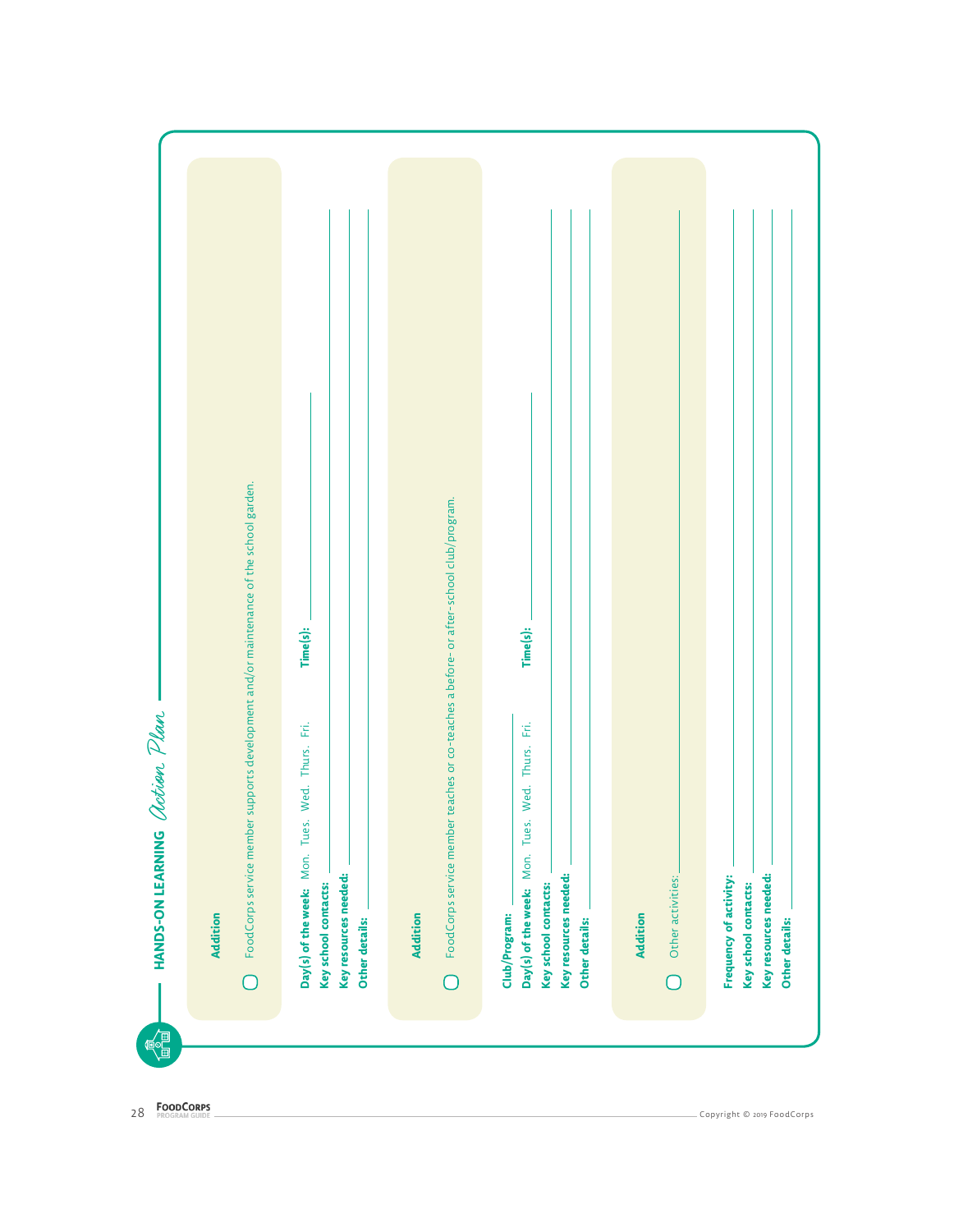| FoodCorps service member has a regular presence as a positive role model in the school cafeteria or primary mealtime location during lunch | Service member present? Yes No                              |                                                        |                                                                                         | NTACTS LISTED ABOVE WILL COMPLETE THE NEXT SECTION TOGETHER AT THE START OF THE YEAR |
|--------------------------------------------------------------------------------------------------------------------------------------------|-------------------------------------------------------------|--------------------------------------------------------|-----------------------------------------------------------------------------------------|--------------------------------------------------------------------------------------|
|                                                                                                                                            | Grade level(s):<br>WEDNESDAY<br>Time(s):                    |                                                        |                                                                                         |                                                                                      |
|                                                                                                                                            | $\frac{1}{2}$                                               |                                                        |                                                                                         |                                                                                      |
|                                                                                                                                            | Yes                                                         |                                                        |                                                                                         |                                                                                      |
|                                                                                                                                            | Service member present?<br>Grade level(s):<br>TUESDAY       | Service member present? Yes No<br>Grade level(s):      | FoodCorps service member leads ongoing taste tests in partnership with cafeteria staff. |                                                                                      |
|                                                                                                                                            | Time(s):                                                    | Time(s):<br>FRIDAY                                     |                                                                                         |                                                                                      |
|                                                                                                                                            | $\frac{1}{2}$                                               | $\frac{1}{2}$                                          |                                                                                         |                                                                                      |
|                                                                                                                                            | Yes                                                         | Key school contacts for cafeteria activities:<br>Yes   | Suggested activity to meet requirement                                                  | SERVICE MEMBER AND KEY SCHOOL CO.                                                    |
| throughout the week.<br>Required                                                                                                           | Service member present?<br>Grade level(s):<br><b>MONDAY</b> | Service member present?<br>Grade level(s):<br>THURSDAY |                                                                                         | Key resources needed:<br>Frequency of activity:<br><b>Activity details:</b>          |
|                                                                                                                                            | Time(s):                                                    | Time(s):                                               | $\overline{\bigcap}$                                                                    |                                                                                      |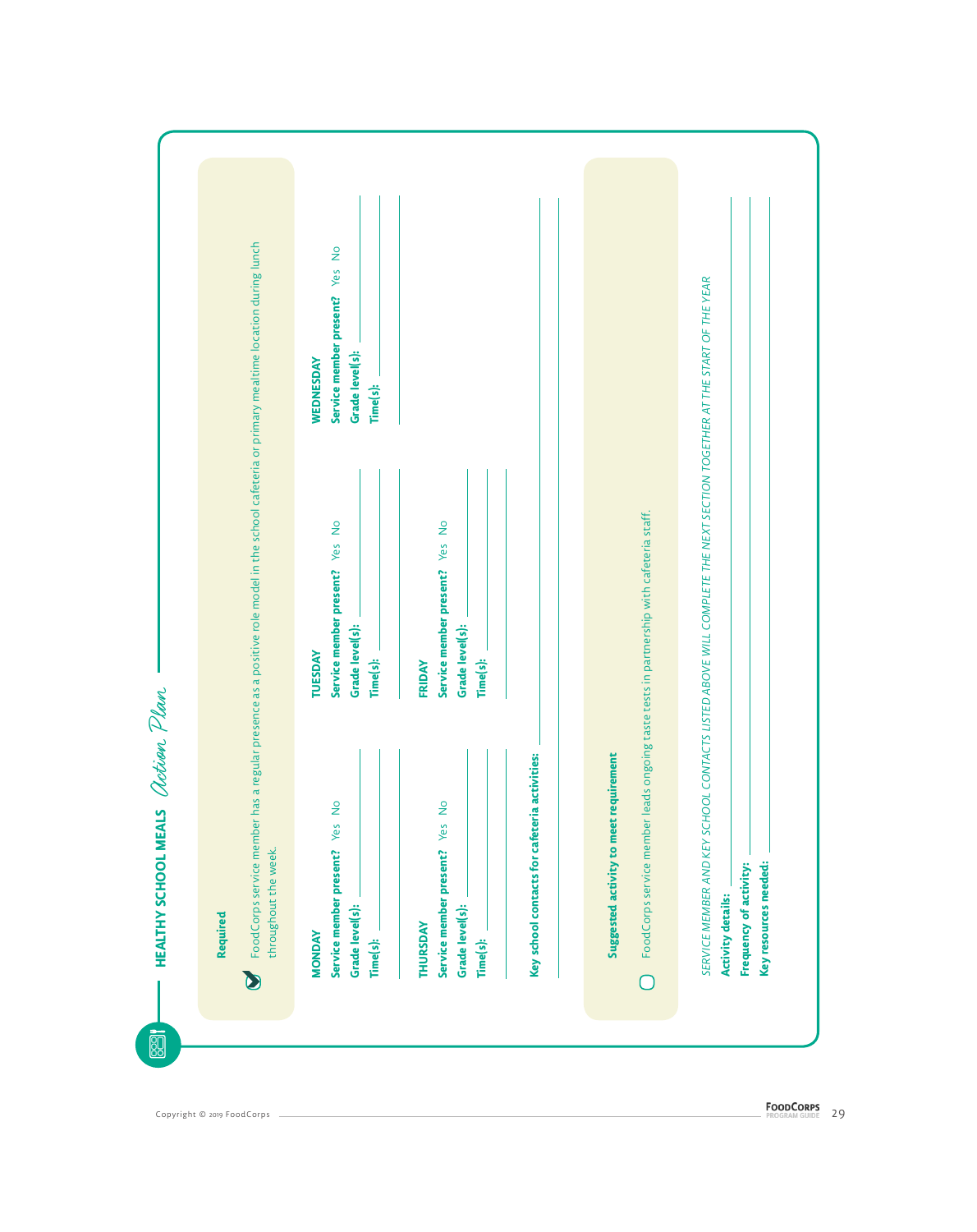| SERVICE MEMBER AND KEY SCHOOL CONTACTS LISTED ABOVE WILL COMPLETE THE NEXT SECTION TOGETHER AT THE START OF THE YEAR<br>FoodCorps service member partners with cafeteria staff to make meal line and overall cafeteria environment inviting and welcoming. |                                                                                                                                            | SERVICE MEMBER AND KEY SCHOOL CONTACTS LISTED ABOVE WILL COMPLETE THE NEXT SECTION TOGETHER AT THE START OF THE YEAR |  |
|------------------------------------------------------------------------------------------------------------------------------------------------------------------------------------------------------------------------------------------------------------|--------------------------------------------------------------------------------------------------------------------------------------------|----------------------------------------------------------------------------------------------------------------------|--|
| Suggested activity to meet requirement<br>Key resources needed:<br>Frequency of activity:<br><b>Activity details:</b><br>∩                                                                                                                                 | FoodCorps service member helps promote healthy meal options in partnership with cafeteria staff.<br>Suggested activity to meet requirement | Key resources needed:<br>Frequency of activity:<br><b>Activity details:</b>                                          |  |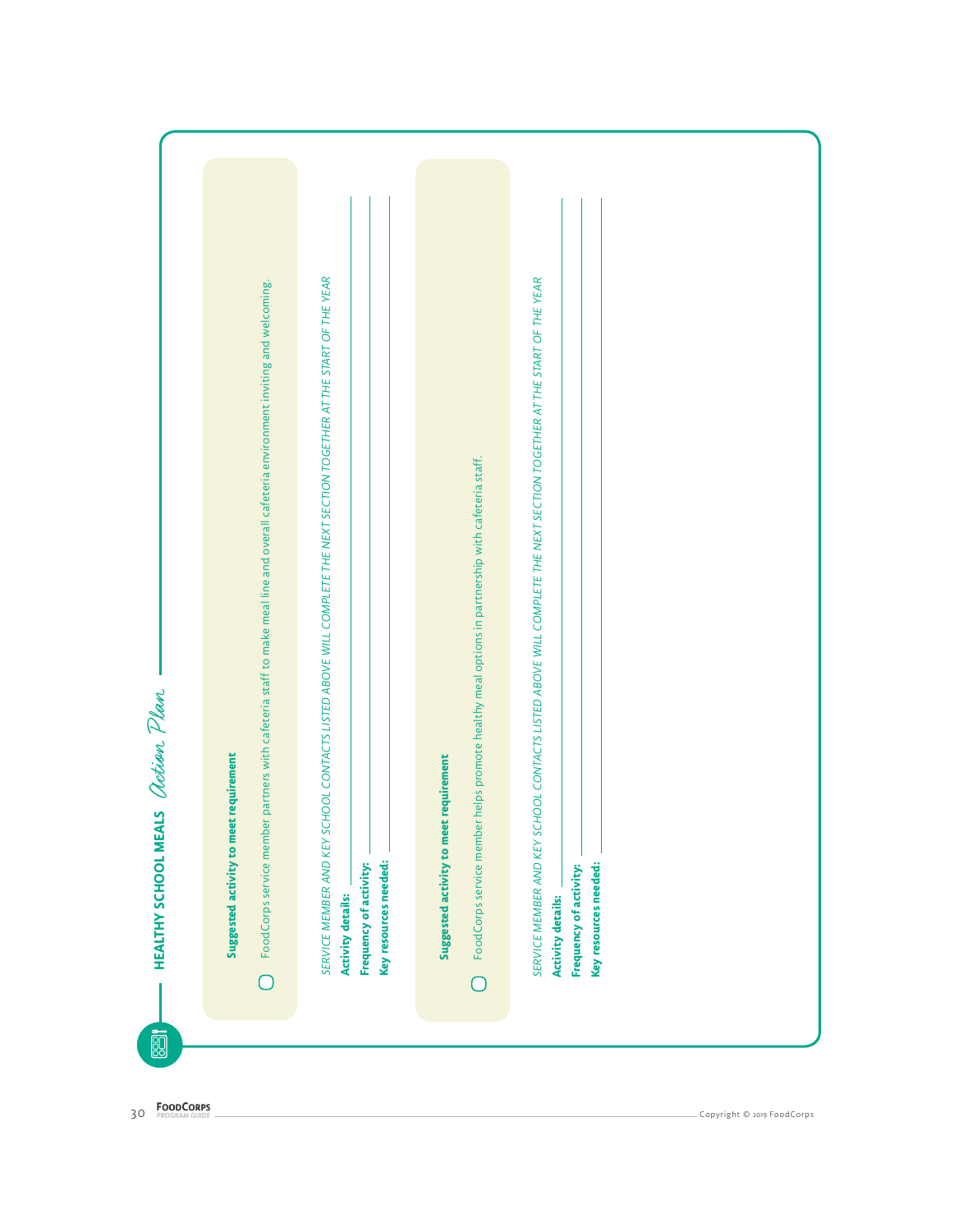| FoodCorps service member has a regular presence as a positive role model during breakfast (in the cafeteria or classroom) and/or does breakfast |                                                                                                                                                                                                     |                                      |                                                                                           |  |
|-------------------------------------------------------------------------------------------------------------------------------------------------|-----------------------------------------------------------------------------------------------------------------------------------------------------------------------------------------------------|--------------------------------------|-------------------------------------------------------------------------------------------|--|
|                                                                                                                                                 |                                                                                                                                                                                                     |                                      |                                                                                           |  |
|                                                                                                                                                 |                                                                                                                                                                                                     |                                      |                                                                                           |  |
|                                                                                                                                                 |                                                                                                                                                                                                     |                                      |                                                                                           |  |
|                                                                                                                                                 |                                                                                                                                                                                                     |                                      |                                                                                           |  |
| promotion in partnership with cafeteria staff.                                                                                                  |                                                                                                                                                                                                     |                                      |                                                                                           |  |
| <b>Addition</b>                                                                                                                                 | SERVICE MEMBER AND KEY SCHOOL CONTACTS LISTED ABOVE WILL COMPLETE THE NEXT SECTION TOGETHER AT THE START OF THE YEAR<br>Key resources needed:<br>Frequency of activity:<br><b>Activity details:</b> | Other activities:<br><b>Addition</b> | Key resources needed:<br>Frequency of activity:<br>Key school contacts:<br>Other details: |  |
|                                                                                                                                                 |                                                                                                                                                                                                     | $\overline{\bigcirc}$                |                                                                                           |  |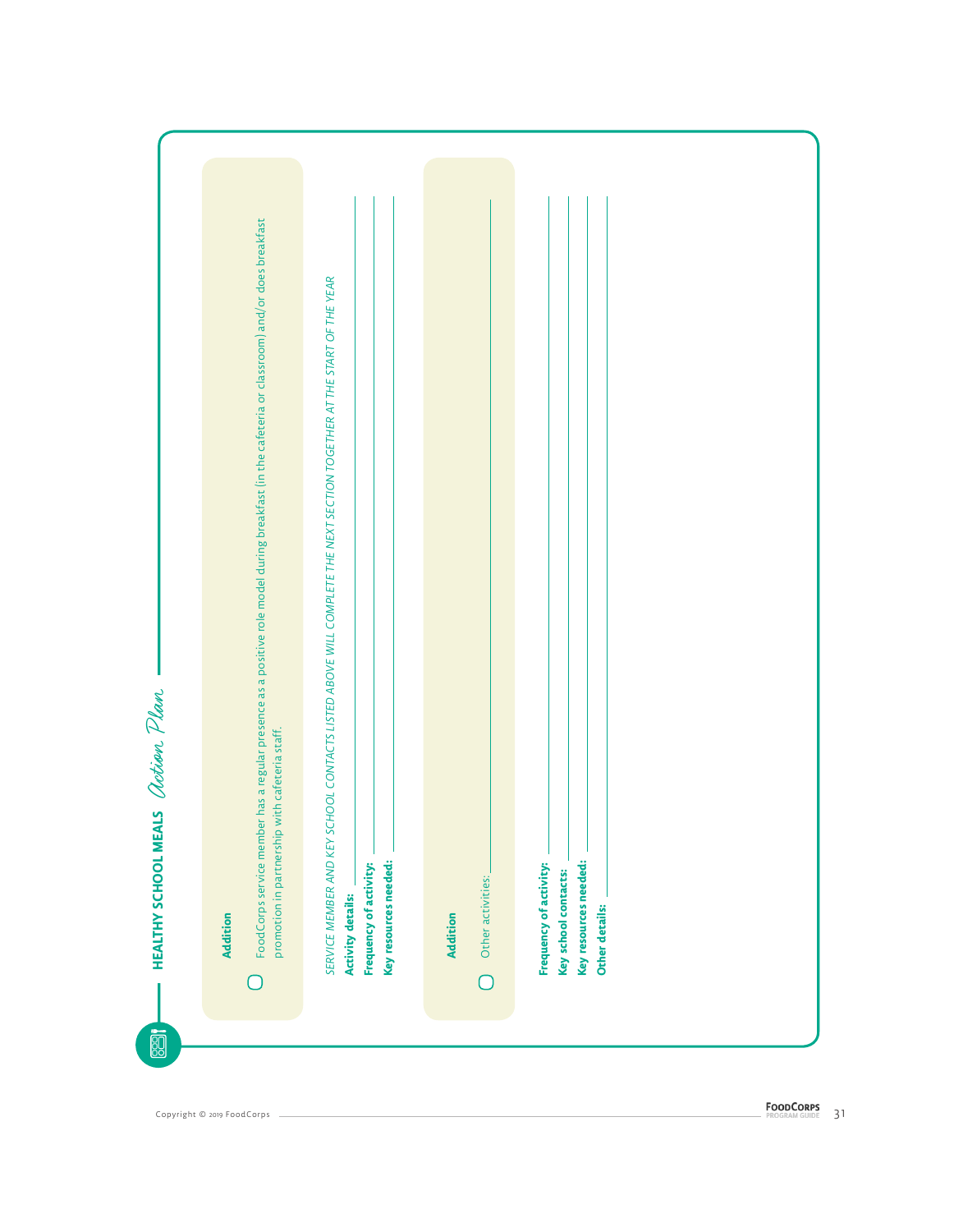| introductory FoodCorps presentation to all school staff in August or September.                                          | Committee:                                                                                                                       | Day(s) of the week: Mon. Tues. Wed. Thurs. Fri.<br>Frequency: Weekly   Every other week   Monthly<br>Key school contacts:<br>Time(s):          | Other details:<br>Committee: | Day(s) of the week: Mon. Tues. Wed. Thurs. Fri.<br>Frequency: Weekly   Every other week   Monthly<br>Time(s):       | Key school contacts:<br>Other details: |
|--------------------------------------------------------------------------------------------------------------------------|----------------------------------------------------------------------------------------------------------------------------------|------------------------------------------------------------------------------------------------------------------------------------------------|------------------------------|---------------------------------------------------------------------------------------------------------------------|----------------------------------------|
| FoodCorps service member leads an<br>Scheduled date and time:<br>Number of participants:<br>Required<br><b>Duration:</b> | FoodCorps service member joins school health/wellness/garden committee(s), if they exist.<br>Committee:<br>Required<br>$\bullet$ | Wed. Thurs. Fri.<br>Frequency: Weekly   Every other week   Monthly<br>Tues.<br>Mon.<br>Key school contacts:<br>Day(s) of the week:<br>Time(s): | Other details:<br>Committee: | Mon. Tues. Wed. Thurs. Fri.<br>  Every other week   Monthly<br>Frequency: Weekly<br>Day(s) of the week:<br>Time(s): | Key school contacts:<br>Other details: |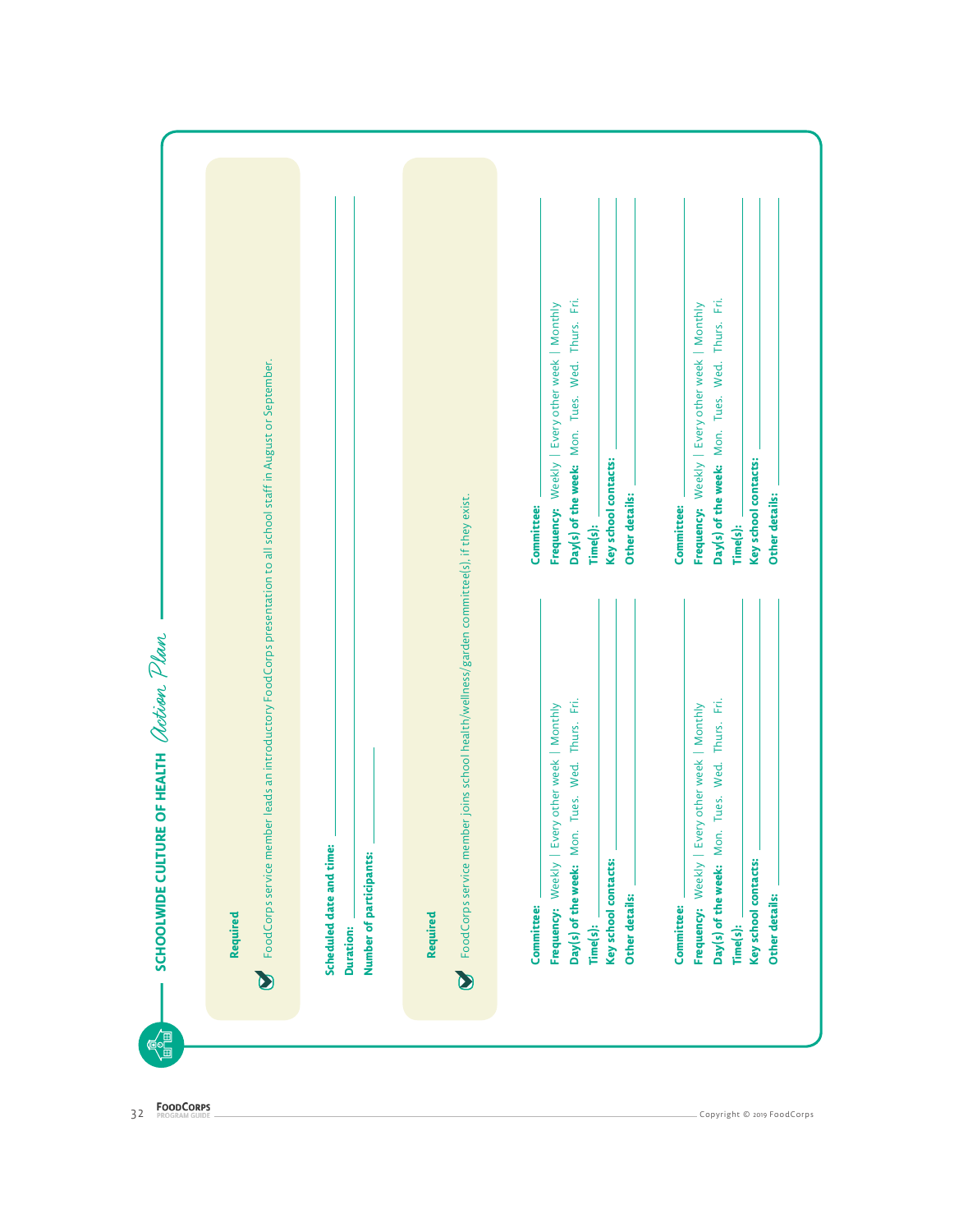|                                                                                              |                                                                                                                                                                                                                                          | FoodCorps service member leads family engagement opportunities (family newsletters, family cooking nights, etc.) in partnership with the school. |                                                                                                                                                                                                                                          |                                      |                                                                                           |
|----------------------------------------------------------------------------------------------|------------------------------------------------------------------------------------------------------------------------------------------------------------------------------------------------------------------------------------------|--------------------------------------------------------------------------------------------------------------------------------------------------|------------------------------------------------------------------------------------------------------------------------------------------------------------------------------------------------------------------------------------------|--------------------------------------|-------------------------------------------------------------------------------------------|
|                                                                                              |                                                                                                                                                                                                                                          |                                                                                                                                                  |                                                                                                                                                                                                                                          |                                      |                                                                                           |
|                                                                                              |                                                                                                                                                                                                                                          |                                                                                                                                                  |                                                                                                                                                                                                                                          |                                      |                                                                                           |
| FoodCorps service member leads additional school staff engagement or training opportunities. |                                                                                                                                                                                                                                          |                                                                                                                                                  |                                                                                                                                                                                                                                          |                                      |                                                                                           |
|                                                                                              |                                                                                                                                                                                                                                          |                                                                                                                                                  |                                                                                                                                                                                                                                          |                                      |                                                                                           |
|                                                                                              |                                                                                                                                                                                                                                          |                                                                                                                                                  |                                                                                                                                                                                                                                          |                                      |                                                                                           |
|                                                                                              |                                                                                                                                                                                                                                          |                                                                                                                                                  |                                                                                                                                                                                                                                          |                                      |                                                                                           |
| Addition                                                                                     | At the start of the year, service members will plan other opportunities in collaboration with the following stakeholders:<br>Existing school staff engagement or training opportunities:<br>Key school contacts for those opportunities: | <b>Addition</b>                                                                                                                                  | At the start of the year, service members will plan other opportunities in collaboration with the following stakeholders:<br>Existing school staff engagement or training opportunities:<br>Key school contacts for those opportunities: | Other activities:<br><b>Addition</b> | Key resources needed:<br>Frequency of activity:<br>Key school contacts:<br>Other details: |
|                                                                                              |                                                                                                                                                                                                                                          |                                                                                                                                                  |                                                                                                                                                                                                                                          |                                      |                                                                                           |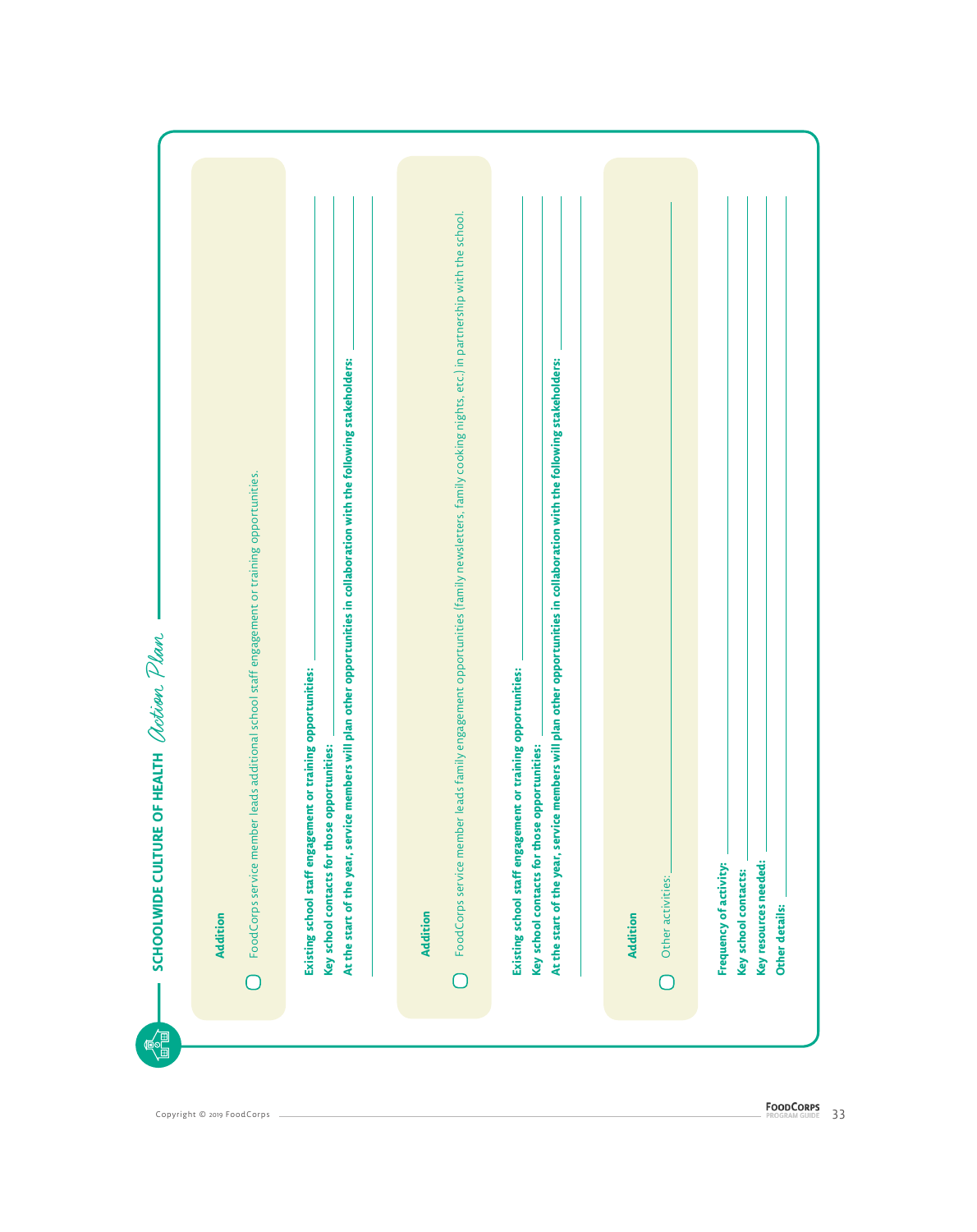|                      | <b>MONDAY</b> | TUESDAY | <b>WEDNESDAY</b> | THURSDAY | <b>FRIDAY</b> |
|----------------------|---------------|---------|------------------|----------|---------------|
| $7 - 8$ am           |               |         |                  |          |               |
| E<br>$8 - 8$         |               |         |                  |          |               |
| ā<br>$9 - 10$        |               |         |                  |          |               |
| $10 - 11$ am         |               |         |                  |          |               |
| E<br>$11$ am $-12$   |               |         |                  |          |               |
| $12 - 1$ pm          |               |         |                  |          |               |
| 5.<br>$\overline{1}$ |               |         |                  |          |               |
| 툆<br>$2-3$           |               |         |                  |          |               |
| $3 - 4$ pm           |               |         |                  |          |               |
| $4-5$ pm             |               |         |                  |          |               |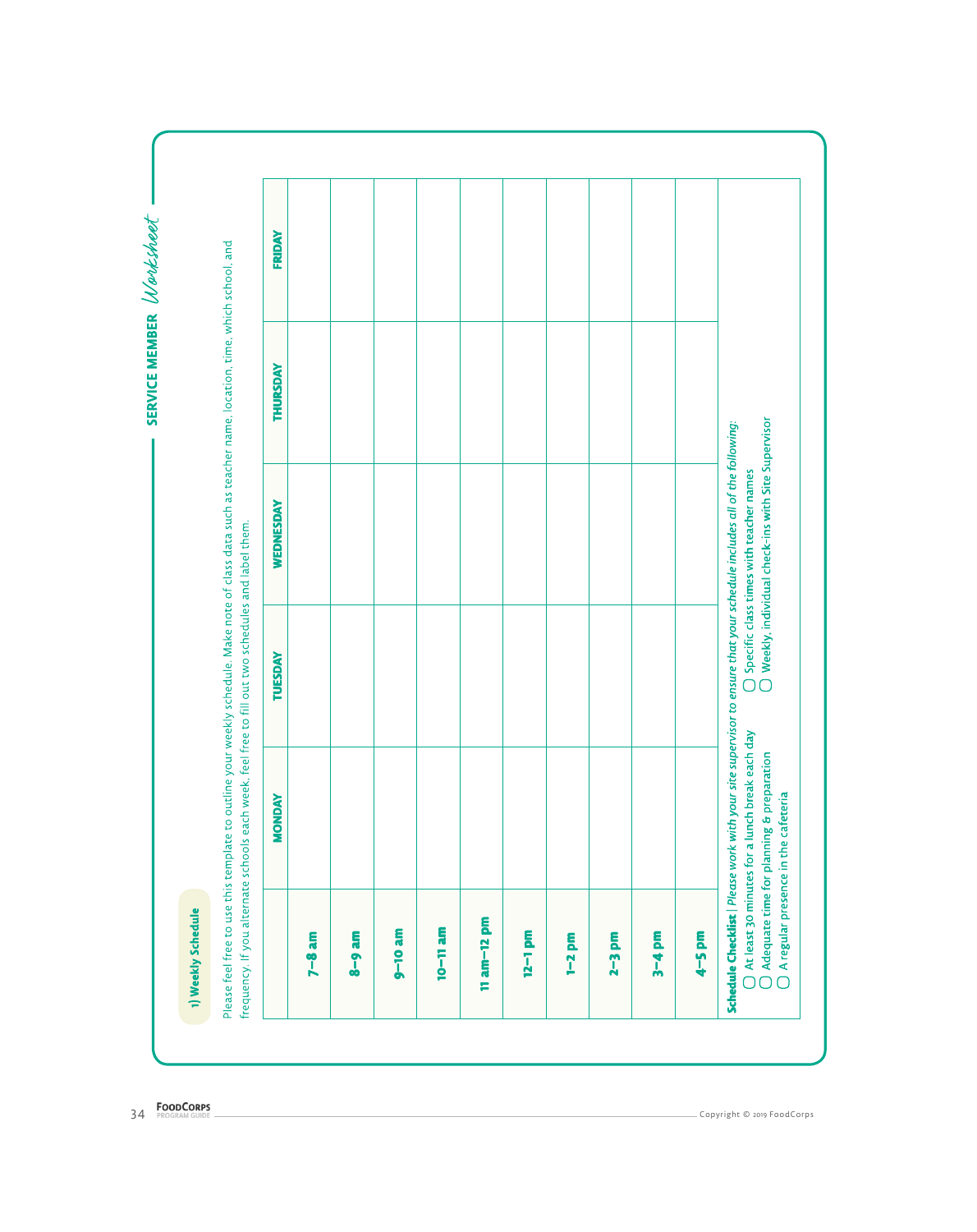| Submit a list of ongoing classes (second<br>who will then select your survey group. |                                                                                                                                                                                                                                                                                     |                    | Record the group name, school, or program name, and plan you intend to follow for ensuring that sample group receives 10+ hours of nutrition-, food-, and<br>grade or above with stable attendance/same students each time) to your Program Coordinator or Team Leader |
|-------------------------------------------------------------------------------------|-------------------------------------------------------------------------------------------------------------------------------------------------------------------------------------------------------------------------------------------------------------------------------------|--------------------|------------------------------------------------------------------------------------------------------------------------------------------------------------------------------------------------------------------------------------------------------------------------|
| Class/group name<br>garden-based education.                                         |                                                                                                                                                                                                                                                                                     | School             |                                                                                                                                                                                                                                                                        |
| <b>Grade level</b>                                                                  |                                                                                                                                                                                                                                                                                     | Number of students |                                                                                                                                                                                                                                                                        |
| Plan for reaching 10 hours                                                          |                                                                                                                                                                                                                                                                                     |                    |                                                                                                                                                                                                                                                                        |
|                                                                                     | What specific skills do you most need to develop and hone over the upcoming year to successfully serve your schools? Review the FoodCorps Core<br>local, state, or online trainings; connecting with community partners; having an experienced educator observe your teaching, etc. |                    | Competencies, and identify 2–3 top competencies that you plan to work on. What is your plan for developing these competencies? For example, attending                                                                                                                  |
| #<br>PD Goal                                                                        |                                                                                                                                                                                                                                                                                     |                    |                                                                                                                                                                                                                                                                        |
| Plan for meeting Goal #1                                                            |                                                                                                                                                                                                                                                                                     |                    |                                                                                                                                                                                                                                                                        |
| #2<br>PD Goal                                                                       |                                                                                                                                                                                                                                                                                     |                    |                                                                                                                                                                                                                                                                        |
| #2<br>Goal<br>Plan for meeting                                                      |                                                                                                                                                                                                                                                                                     |                    |                                                                                                                                                                                                                                                                        |
| #3<br>Goal<br><b>Q</b>                                                              |                                                                                                                                                                                                                                                                                     |                    |                                                                                                                                                                                                                                                                        |
| #3<br>Plan for meeting Goal                                                         |                                                                                                                                                                                                                                                                                     |                    |                                                                                                                                                                                                                                                                        |

Z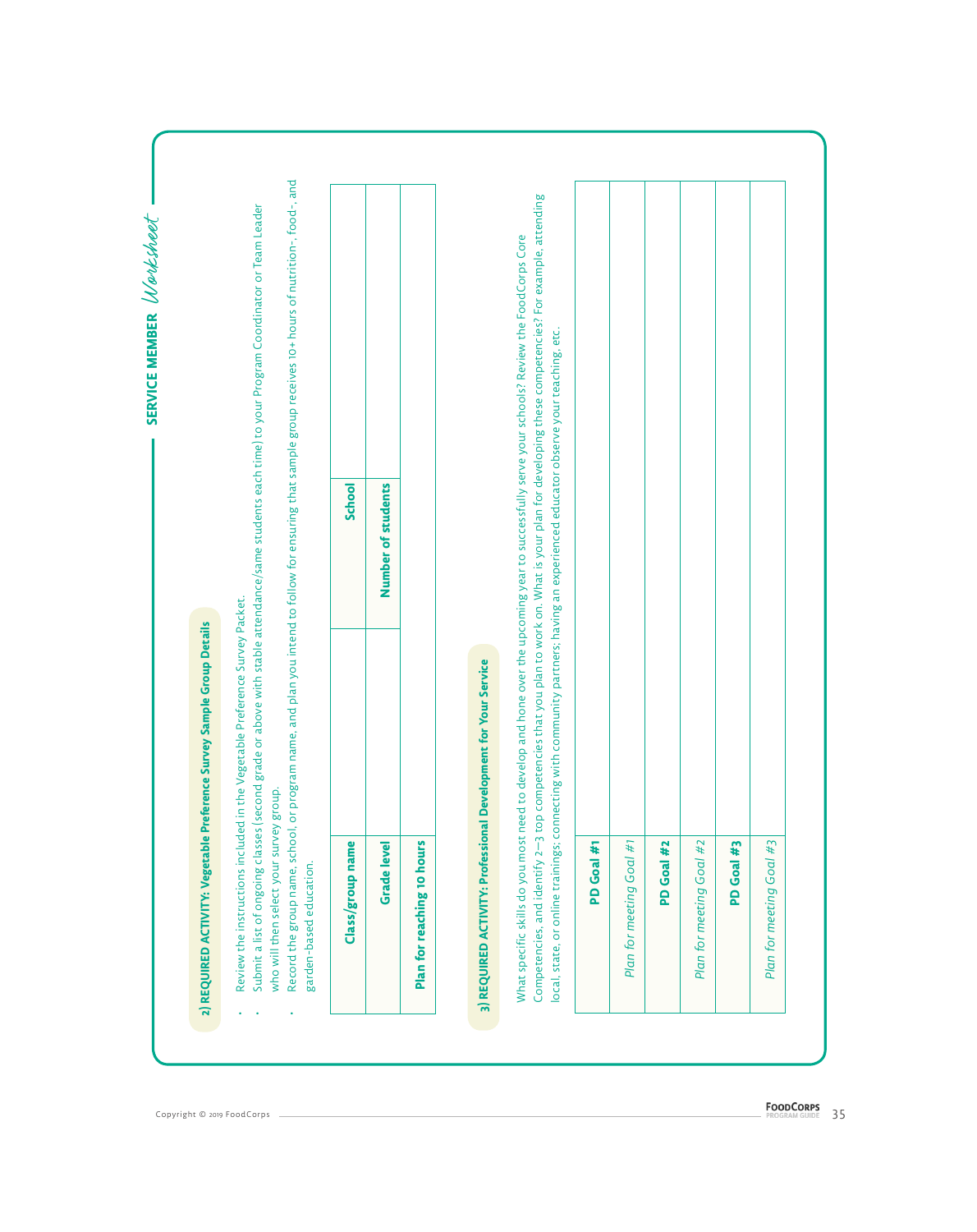| – Are there any missing pieces (resources needed, key school staff, etc.) that are essential to success? If so, how can we fill in those blanks?<br>Date<br>What date should we schedule for our first FoodCorps Menu & Action Plan check-in to see how things are going?<br>Please sign below once you have completed your review together and addressed questions and concerns.<br>- Do I have enough time built in to plan and prepare for lessons and other activities?<br>- Does anything in my schedule feel unrealistic? Why, and how should we address it?<br>Supervisor signature<br>What am I most excited about? What am I most concerned about?<br>Review<br>schedule will be realistic and achievable. If you<br>discuss include the following:<br>Service member signature<br>$\mathbf{I}$<br>$\mathbf{I}$ |
|--------------------------------------------------------------------------------------------------------------------------------------------------------------------------------------------------------------------------------------------------------------------------------------------------------------------------------------------------------------------------------------------------------------------------------------------------------------------------------------------------------------------------------------------------------------------------------------------------------------------------------------------------------------------------------------------------------------------------------------------------------------------------------------------------------------------------|
|                                                                                                                                                                                                                                                                                                                                                                                                                                                                                                                                                                                                                                                                                                                                                                                                                          |
|                                                                                                                                                                                                                                                                                                                                                                                                                                                                                                                                                                                                                                                                                                                                                                                                                          |
|                                                                                                                                                                                                                                                                                                                                                                                                                                                                                                                                                                                                                                                                                                                                                                                                                          |
|                                                                                                                                                                                                                                                                                                                                                                                                                                                                                                                                                                                                                                                                                                                                                                                                                          |
| Once you complete your FoodCorps Menu & Action Plan(s) in collaboration with your school(s), review your activities with your supervisor to ensure your<br>are serving two schools, it's especially important to closely look at your combined schedule. Questions to                                                                                                                                                                                                                                                                                                                                                                                                                                                                                                                                                    |
| 5) REQUIRED ACTIVITY: School Year Schedule                                                                                                                                                                                                                                                                                                                                                                                                                                                                                                                                                                                                                                                                                                                                                                               |
|                                                                                                                                                                                                                                                                                                                                                                                                                                                                                                                                                                                                                                                                                                                                                                                                                          |
| Describe proposed service<br>activities during summer                                                                                                                                                                                                                                                                                                                                                                                                                                                                                                                                                                                                                                                                                                                                                                    |